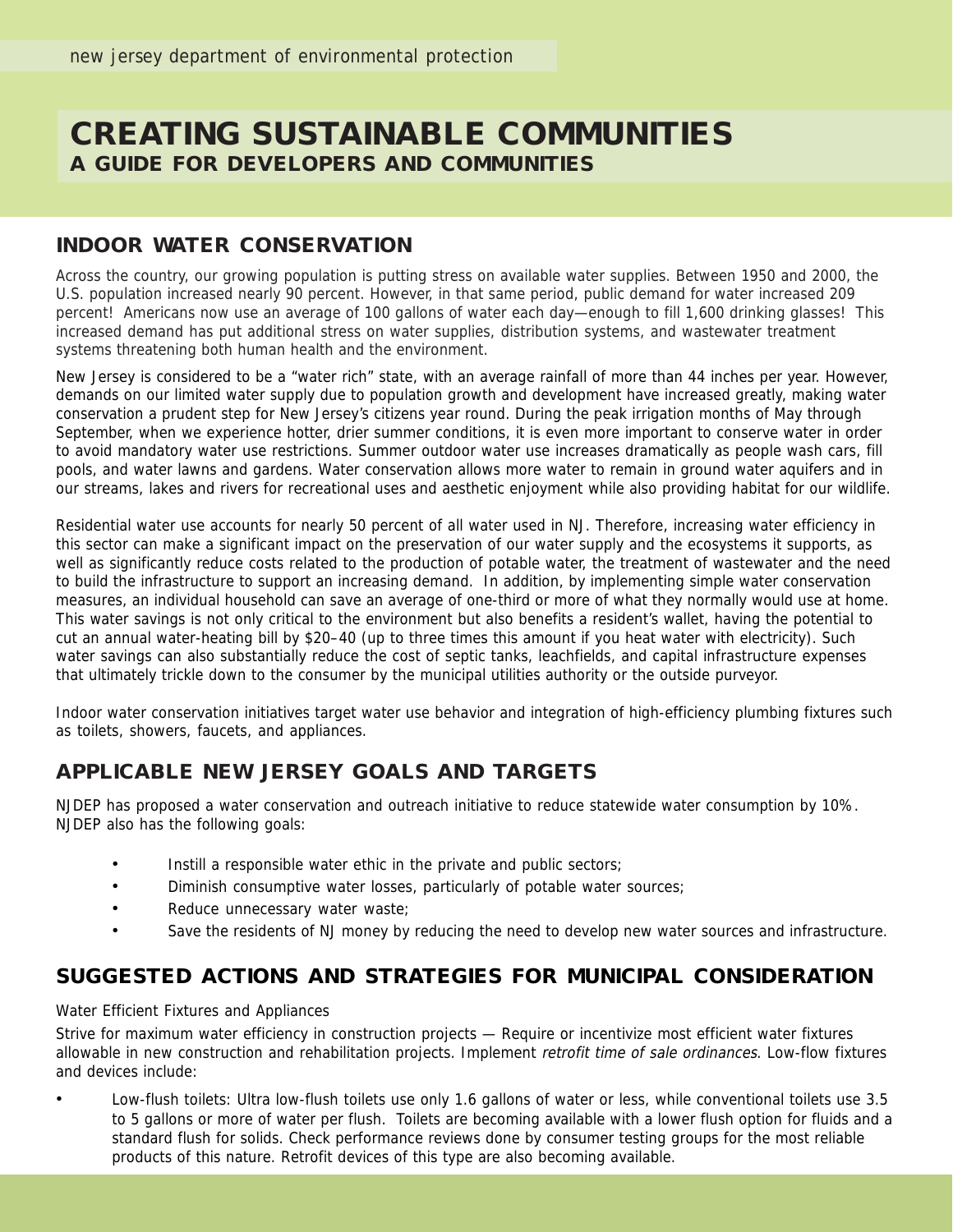- Toilet dams and displacement devices: These reduce the amount of water used per flush. There are also several commercially available retrofit devices that are inexpensive and eliminate the need to replace old toilets.
- Low-flow showerheads: A low-flow showerhead is basically a conventional showerhead where the surge of water is restricted.
- Faucet aerators: This device can be installed in sinks to break the flowing water into fine droplets and introduce air without compromising quality.
- Waterless urinals and composting toilets

Encourage the installation of additional water conserving appliances such as:

• Efficient washing machines and dishwashers: Water use can be reduced (as much as 40%) by using frontloading washing machines rather than the top-loading ones.

Encourage residential water audits, routine maintenance and upgrades:

- Pressure reduction: The maximum water flow from a fixture operating on a fixed setting can be reduced by lowering the water pressure. The reduction in pressure can reduce the likelihood of leaking water pipes, leaking water heaters, and dripping faucets.
- Check for leaking toilets by dropping a small amount of food coloring into the toilet tank. If it seeps through to the bowl, you have a leak.

The use of the highly conserving fixtures does not entail out-of-the-ordinary installation considerations unless you are installing air-assisted toilets or composting toilets.

Look for products labeled with the EPA WaterSense logo. WaterSense is a voluntary partnership program sponsored by the U.S. Environmental Protection Agency. Its mission is to protect the future of our nation's water supply by promoting and enhancing the market for water-efficient products and services. In addition, when comparing products, check the test information of the American National Standards Institute.

#### Greywater and Wastewater Systems

Encourage the installation of plumbing systems that recycle water (i.e., greywater from kitchen and tubs, clothes washers, and laundry tubs). This recycled water can be used to flush toilets and irrigate landscaping. Initiate and/or encourage wastewater reuse in your community. Applications may include:

- Urban reuse—the irrigation of public parks, school yards, highway medians, and residential landscapes, as well as for fire protection and toilet flushing in commercial and industrial buildings.
- Agricultural reuse irrigation of nonfood crops, such as fodder and fiber, commercial nurseries, and pasturelands. High-quality reclaimed water can be used to irrigate food crops.
- Recreational impoundments such as ponds and lakes.
- Environmental reuse creating artificial wetlands, enhancing natural wetlands, and sustaining stream flows.
- Industrial reuse process or makeup water and cooling tower water.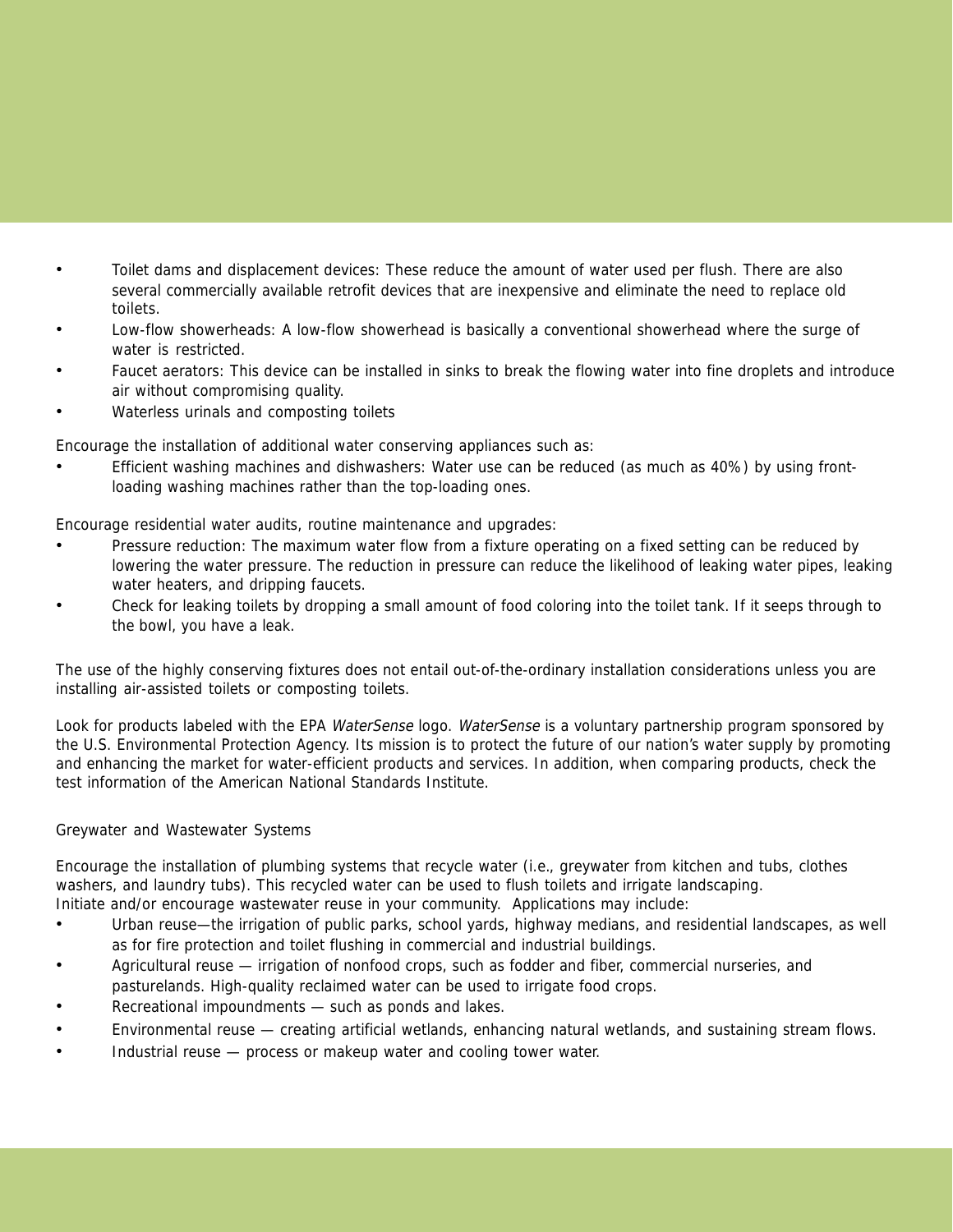Water Conservation Initiatives

- Implement Sustainable Landscaping practices in your community and encourage residents to do the same on their properties (See: Sustainable Landscaping fact sheet in this series).
- Assess water supply and wastewater systems for replacing and upgrading aged pipes.
- Reduce Supply System Leaks (i.e., water audits or lead-detection programs)
- Develop long-term plan for repairing, replacing, and upgrading water and wastewater infrastructure
- Develop local ordinance to require developers to document and account for projected water use and plan conservation measures. Include standards regarding the inclusion of greywater recycling systems and other reuse/conservation measures.
- Develop local ordinances to encourage smart water use by residents. This may include various time-of-sale ordinances and water use restrictions.1
- Develop Reclaimed Water and Greywater Reuse Policy.
- Require projects and property managers to avoid wasteful use of water (excessive watering, hosing sidewalks, etc.).
- Use recycled water for street-sweeping and street flushing.
- Develop Conservation-Oriented Rate Structures (e.g., metering; use of increasing block rate structures).
- Develop Drought Response Contingency Plans.
- Initiate Community Outreach and Education Campaigns (consider partnering with hardware stores or other suppliers to offer discount water reduction kits).
- Audit and retrofit commercial, institutional and public facilities.
- Provide home water audits.
- Offer residential leak-detection programs.
- Sponsor water conservation awards program for businesses.
- Offer water conservation education programs in schools.
- Encourage residents to participate in the following water wise practices:
	- Check and fix leaky faucets, showerheads and toilet tanks;
	- Fill a pitcher of water and to keep in the fridge in lieu of letting the faucet water run cold;
	- Take short showers, turn the water off while shampooing conditioning your hair;
	- Turn off water while brushing teeth, shaving and washing dishes;
	- Don't use the toilet as a garbage can by flushing wastepaper;
	- Put water in the sink to wash and rinse dishes;
	- Only run the dishwasher and clothes washer when full;
	- Water indoor plants with cooking water, rinse water or dehumidifier water;
	- Think water-wise when cleaning up outdoors, sweep the walk ways instead of hosing them down.

<sup>1</sup> See: Sample Ordinance at Township of Medford NJ Water Conservation regulations at Chapter 121 (Sewer and Water), Section K. (Ordinance. No. 2000-7) www.adeca.state.al.us/Office%20of%20Water%20Resources/Document%20Library/SampleOrdinancePage.pdf